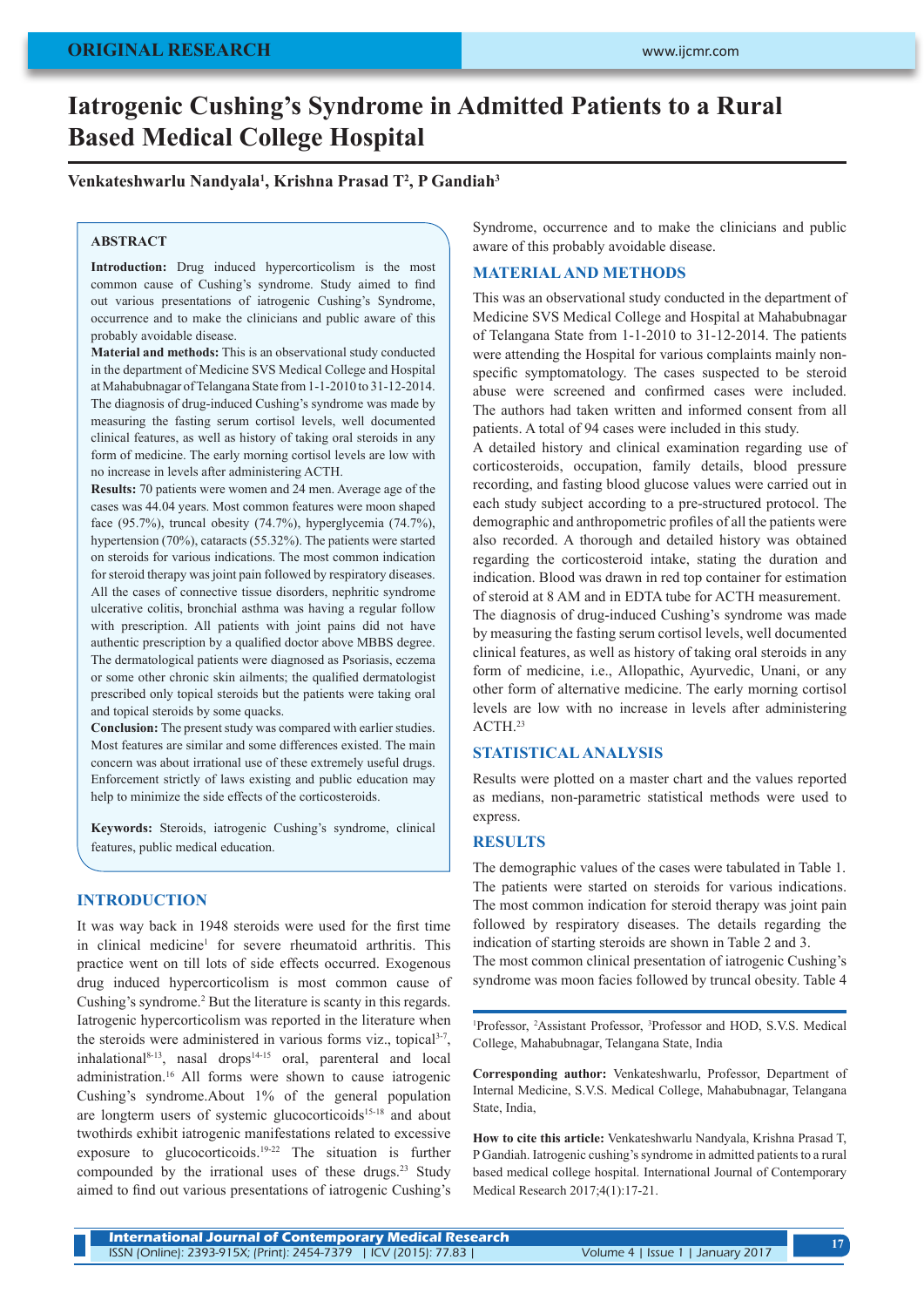shows the clinical presentation of the patients presenting with iatrogenic Cushing's syndrome.

The cortisol values of the patients are shown in Table 5 in which the patients were divided in three groups as per the cortisol values. Morning (8 AM) normal adrenocorticotropic hormone (ACTH): 5.6 pg/mL (N:  $5-27$  pg/mL) and morning (8 AM) serum cortisol: <0.2 μg/dL (N: 4.3-22.4 μg/dL). According to these findings, the patient was diagnosed with iatrogenic Cushing's syndrome.

Fourteen cases had been included in this study did not

| <b>Serial</b>                                                   | <b>Demographic values</b>        | <b>Values</b>     |
|-----------------------------------------------------------------|----------------------------------|-------------------|
| number                                                          |                                  |                   |
| 1                                                               | Age                              | $44.04 + 9.21$    |
| $\mathfrak{D}$                                                  | Gender                           | $M: F = 24:70$    |
|                                                                 |                                  | (1: 3.43)         |
| 3                                                               | Height in centimetres            | $152.22 \pm 7.99$ |
| $\overline{4}$                                                  | Weight in kilograms              | $64.22 \pm 10.46$ |
| 5                                                               | BMI                              | $27.45 \pm 4.22$  |
| 6                                                               | Systolic blood pressure in mmHg  | $136.24 \pm 12.6$ |
| $\overline{7}$                                                  | Diastolic blood pressure in mmHg | $81.90 \pm 5.44$  |
| 8                                                               | Haemoglobin in Gm/dL             | $11.57 \pm 2.64$  |
| 9                                                               | Leucocyte count/cc.mm.           | $7644 \pm 1268$   |
| 10                                                              | $E.S.R.$ mm/1 <sup>st</sup> hour | $56.67 \pm 20.54$ |
| 11                                                              | Serum creatinine mg/dL           | $0.87 \pm 1.82$   |
| <b>Table-1:</b> Demographic details of the iatrogenic Cushing's |                                  |                   |
| syndrome cases                                                  |                                  |                   |

| <b>Serial</b>                                 | <b>Condition/Diagnosis</b>  | <b>Number</b>  | Percentage |
|-----------------------------------------------|-----------------------------|----------------|------------|
| number                                        |                             | of cases       |            |
|                                               | Joint pains                 | 24             | 25.53      |
| $\mathfrak{D}$                                | Bronchial asthma            | 20             | 21.27      |
| $\overline{\mathcal{E}}$                      | Dermatalogical conditions   | 14             | 14.89      |
| 4                                             | Connective tissue disorders | 14             | 14.89      |
| 5                                             | Ulcerative colitis          | $\overline{4}$ | 4.25       |
| 6                                             | Nephrotic syndrome          | 4              | 4.25       |
| 7                                             | Miscellaneous               | 14             | 14.89      |
| <b>Table-2:</b> Indications for Glucosteroids |                             |                |            |

| Serial number                             | Condition          | <b>Number of cases</b> |
|-------------------------------------------|--------------------|------------------------|
|                                           | Paralysis          |                        |
| っ                                         | <b>Nervousness</b> |                        |
| 3                                         | General debility   |                        |
|                                           | For weight gain    |                        |
| $\varsigma$                               | Drug allergy       |                        |
| 6                                         | Fibromyalgia       |                        |
| <b>Table-3:</b> Miscellaneous indications |                    |                        |

have any valid prescription from any authorized medical practitioner. These cases were on some so called local doctors of alternate medicine; they used to take either prednisolone or betamethasone or dexamethasone without their knowledge. Four patients were taking some powdered drug given; this drug when analysed proved to be steroid [the sample was analysed by Pharmacy department of BITS, Pilani (Hyderabad)] by Liquid chromatography/mass spectrometry (LC–Mass).

The patients were started on steroids for various indications. The most common indication for steroid therapy was joint pain followed by respiratory diseases. The details regarding the indication of starting steroids are shown in Table 2 and 3. The most common clinical presentation of iatrogenic Cushing's syndrome was moon facies followed by truncal obesity. Table 4 shows the clinical presentation of the patients presenting with iatrogenic Cushing's syndrome. The cortisol values of the patients are shown in Table 5 in which the patients were divided in three groups as per the cortisol values. The results also depicted that the value of cortisol is not dependent upon the dose or nature of steroid; however, it was found that the values are dependent upon whether the patient is presently on steroids; or if the patient is not on steroids, then the steroid-free interval prior to consultation. Morning (8 AM) adrenocorticotropic hormone (ACTH): 5.6 pg/mL (N: 0-46); morning (8 AM) serum cortisol:  $\langle 0.2 \mu g/dL (5.5 \text{ nmol/L}) (N: 4.3-22.4)$ . As per these

| <b>Serial</b>              | Clinical/biochemical  | <b>Number</b> | Percentage |
|----------------------------|-----------------------|---------------|------------|
| number                     | anomaly               | of cases      |            |
|                            | Moon shaped facies    | 90            | 95.74      |
| $\overline{2}$             | Truncal obesity       | 74            | 78.72      |
| 3                          | Fasting hyperglycemia | 70            | 74.47      |
| $\overline{4}$             | Hypertension          | 66            | 70.21      |
| 5                          | Cataract              | 52            | 55.32      |
| 6                          | Dyslipidemias         | 44            | 46.81      |
| 7                          | Hypokalemia           | 32            | 34.04      |
| 8                          | Myopathy              | 20            | 21.27      |
| 9                          | Ecchymosis            | 16            | 17.02      |
| 10                         | Striae                | 08            | 08.51      |
| 11                         | Fungal infections     | 06            | 6.67       |
| Table-4: Clinical features |                       |               |            |

| <b>Cortisol levels</b>                       | <b>Number</b> | Percentage |  |
|----------------------------------------------|---------------|------------|--|
| $<$ lmg                                      |               | 10.256     |  |
| $1 - 5$ mg%                                  | 40            | 51.282     |  |
| $5 - 15$ mg%                                 | 30            | 38.462     |  |
| <b>Table-5:</b> Fasting serum cortisol level |               |            |  |

| <b>Serial number</b>                 | Form of steroid                                           | Route of admis- | <b>Number of cases</b> | Percentage |
|--------------------------------------|-----------------------------------------------------------|-----------------|------------------------|------------|
|                                      |                                                           | sion            |                        |            |
|                                      | Steroid medicine in Alternate medication/ quack treatment | Oral            | 13                     | 16.667     |
| $\overline{2}$                       | Dexamethasone                                             | Oral            | 09                     | 11.538     |
| 3                                    | Methyl Prednisolone                                       | Oral            | 09                     | 11.538     |
|                                      | Prednisolone                                              | Oral            | 08                     | 10.256     |
|                                      | Methyl Prednisolone                                       | Depot Injection | 06                     | 7.692      |
| 6                                    | Betamethasone                                             | Oral            | 03                     | 3.846      |
|                                      | Deflazacort                                               | Oral            | 02                     | 2.564      |
| 8                                    | Triamcinalone                                             | Depot Injection | 02                     | 2.564      |
| 10                                   | Budeneside / Fluticasone / Beclomethasone                 | Inhalation      | 26                     | 33.333     |
| <b>Table-6:</b> Type of steroid used |                                                           |                 |                        |            |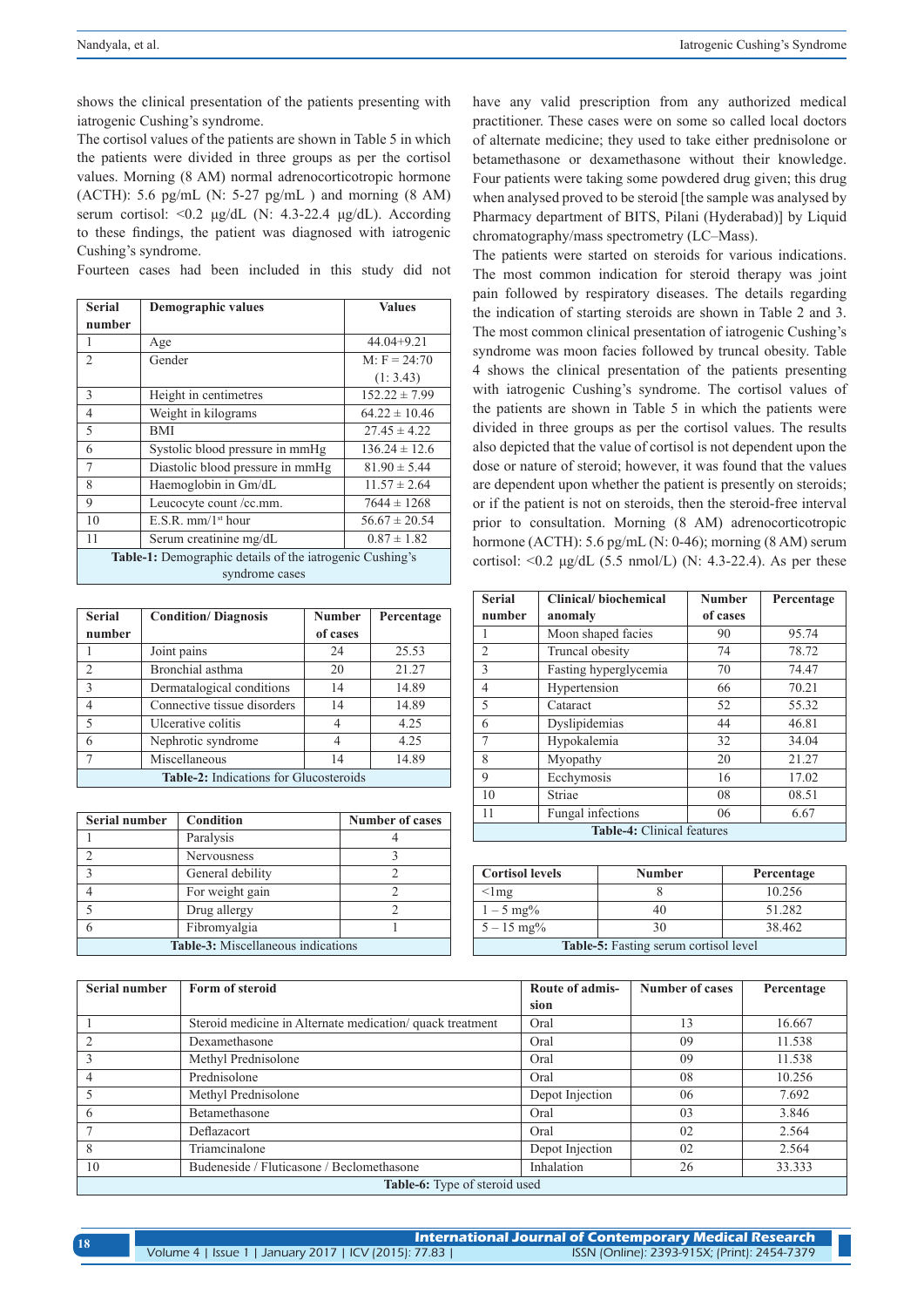findings, the patient was diagnosed with iatrogenic Cushing's syndrome.

Only 32 patients had a valid prescription for the disease. All the connective tissue disorders, nephritic syndrome ulcerative colitis, bronchial asthma were having a regular follow with prescription. All patients with joint pains did not have authentic prescription by a qualified doctor above MBBS degree. The dermatological patients were diagnosed as Psoriasis, eczema or some other chronic skin ailments; the qualified dermatologist prescribed only topical steroids but the patients were taking oral and topical steroids by some quacks. So also the cases of joint pains also did the same by repeating the prescription by private practitioner; they went on getting the medication of an NSAID and steroid over the counter.

Co-administered drugs: these are few important drugs patients were taking for various co-morbid conditions.

#### **DISCUSSION**

Steroids are lipophilic and may be absorbed systemically via inhaled, intranasal, and topical routes. Case reports exist with inhaled/intranasal fluticasone, inhaled/oral budesonide, intraarticular triamcinolone, dexamethasone ophthalmic drops, topical and intralesional apart from oral and parenteral route of administration.15-16 Iatrogenic Cushing's Syndrome was suspected if the patient had: AM Cortisol of ≤4 mcg/dL and ACTH of ≤10 pcg/mL. Iatrogenic Cushing's syndrome is the most common cause of hypercortisolism.2,3 About 1% of the general population are long-term users of systemic glucocorticoids5 for the treatment of various diseases, often in very high doses that sometimes lead to the development of severe hypercortisolism. About two-thirds of these exhibit iatrogenic manifestations

|                                                            | Drug          | <b>Number cases</b> |
|------------------------------------------------------------|---------------|---------------------|
|                                                            | Atorvastatin  | 14*                 |
| $\overline{2}$ .                                           | Metaprolol    | $12*$               |
| 3.                                                         | Clonazepam    | 10                  |
|                                                            | Amitriptyline | 10                  |
| 5.                                                         | Fluconazole   | 0 <sup>3</sup>      |
| *Metaprolol + atorvastatin were administered in 8 patients |               |                     |
| Table-7: Various drugs co-administered                     |               |                     |

related to excessive exposure to glucocorticoids.<sup>6</sup> Iatrogenic Cushing's syndrome is not uncommon.<sup>18,19</sup>

Corticosteroids are useful drugs, if prescribed for an evidencebased indication; but if used irrationally, troublesome adverse effects may be noted.20-22 The corticosteroids should be used for a specific indication, a proper duration, and with an appropriate dosage schedule. The risk – benefit ratio should be evaluated before starting therapy. The physicians must also explore the alternative modes of treatment of various diseases, where steroids are indicated as primary drugs, and these alternative modalities may be used, if troublesome side effects appear following glucocorticoid treatment and warrants discontinuation of the same.

The following table demonstrate the incidence of various clinical features compared with earlier studies

Cushing's syndrome results from chronic pathological exposure to glucocorticoids. Hypertension is present in almost 70% of patients with Cushing's syndrome. This incidence was observed by this present study and by Singh et al, but Srivastav et al.<sup>21</sup> noted only17 % had hypertension. Hyperglycemia or diabetes was found in 74.4 %, similar figures were reportred by Singh and others.22 Echymotic patches were noted only 12.4 as against 70% in earlier study by Singh et al.22

Allcases of prolonged HPA axis suppression were due to misuse of the drug, i.e. prolonged daily application over several years on larger body surface area.<sup>6</sup> Transient and reversible reduction of HPA axis functioncan be observed in up to 48%23 of patients treated with super potent topical steroid, but is usually not associated with clinical symptoms even with long-term maintenance therapy.Iatrogenic Cushing's syndrome is accentuated when patients are treated with other drugs like ritonavir for HIV treatment<sup>13,26</sup>, posaconazole<sup>27</sup>, antidepressants like mitrazepin and paroxetine.28 Steroids are lipophilic and may be absorbed systemically via inhaled, intranasal, and topical routes. These actions are accentuated by liver enzymes. 13 Table 6 shows a summary of various drug enhancements regarding steroid absorption and thereby the toxicity of the latter.

Though it was noted some co-administered drugs like metaprolol, atorvastatin, fluconazole and sedatives and antidepressants in this study. As this is an observational study only,

| <b>Serial</b>                                                                  | Clinical/biochemical anomaly | Singh, Kotwal and Me-               | Srivastav et al <sup>25</sup> 2015 | <b>Present study [Percentage]</b> |
|--------------------------------------------------------------------------------|------------------------------|-------------------------------------|------------------------------------|-----------------------------------|
| number                                                                         |                              | non <sup>24</sup> 2011 [Percentage] | [Percentage]                       |                                   |
|                                                                                | Moon shaped facies           | 89                                  | 92.6                               | 95.74                             |
| $\overline{2}$                                                                 | Buffalo hump                 |                                     | 79.2                               |                                   |
| $\overline{2}$                                                                 | Truncal obesity              | 97                                  |                                    | 78.72                             |
| 3                                                                              | Fasting hyperglycemia        | 70                                  | 12.2                               | 74.47                             |
| 4                                                                              | Hypertension                 | 76                                  | 17                                 | 70.21                             |
| 5                                                                              | Cataract                     | 52                                  | 9.7                                | 55.32                             |
| 6                                                                              | Dyslipidemias                | 44                                  |                                    | 46.81                             |
| $\overline{7}$                                                                 | Hypokalemia                  | 32                                  |                                    | 34.04                             |
| 8                                                                              | Myopathy                     | 20                                  |                                    | 21.27                             |
| 9                                                                              | Ecchymosis                   | 75                                  | 12.1                               | 17.02                             |
| 10                                                                             | Striae                       | 08                                  | 9.8                                | 08.51                             |
| 11                                                                             | Gonadal dysfunction          | 69                                  |                                    |                                   |
| 12                                                                             | Hirsutism                    | 56                                  |                                    |                                   |
| 13                                                                             | Mood disturbances            | 55                                  |                                    |                                   |
| 14                                                                             | Osteoporosis                 | 40                                  |                                    |                                   |
| 15                                                                             | Fungal infection             | 10                                  |                                    | 6.67                              |
| $T-1.1.0.0.$ Comparison $\mathcal{L}$ Clinical factories with continuated inc. |                              |                                     |                                    |                                   |

**Table-8:** Comparison of Clinical features with earlier studies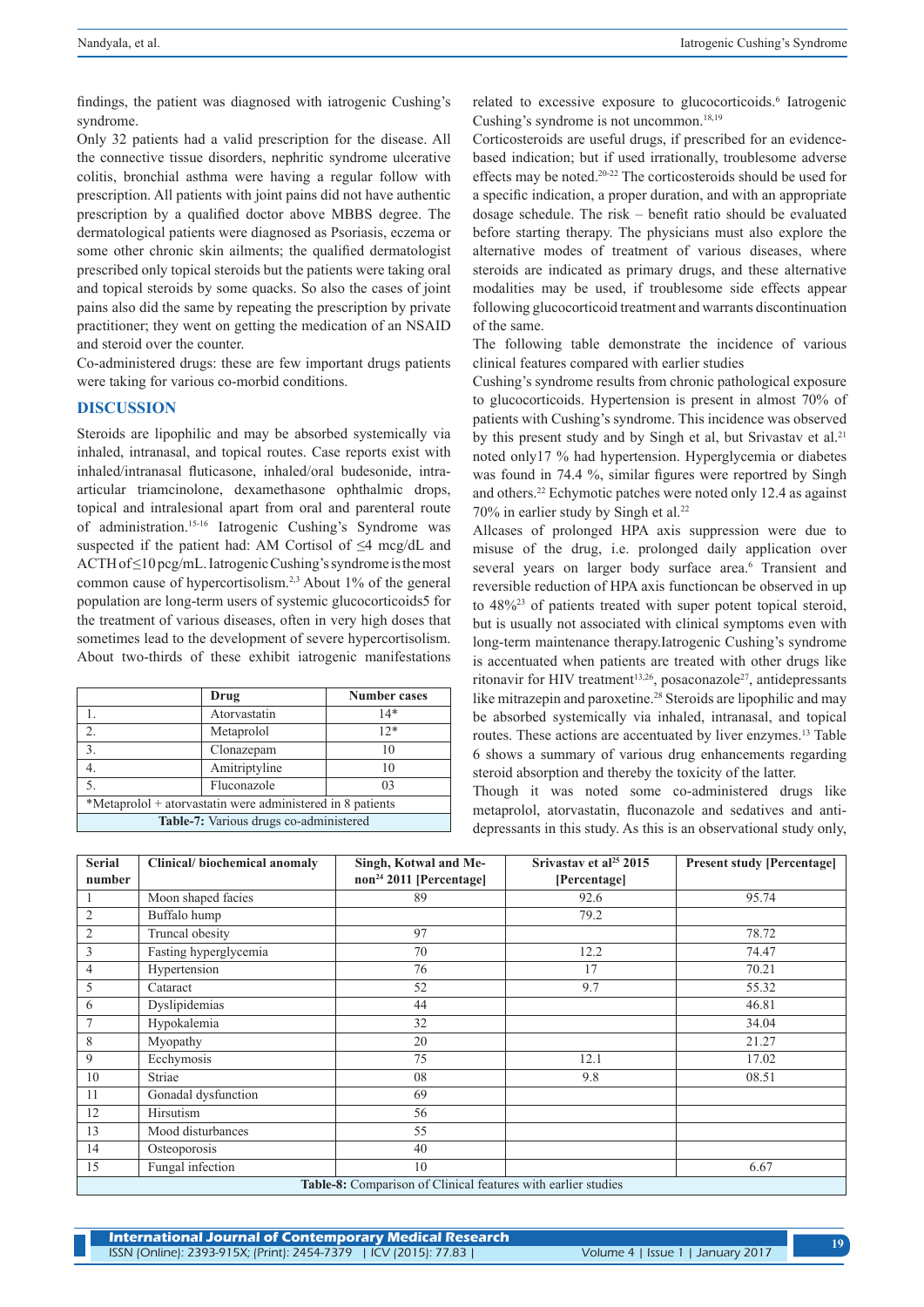| А. | <b>Inducers of Cytochrome P450: Decreases GC Level</b>    |  |
|----|-----------------------------------------------------------|--|
|    | 1. Anti-epileptics: Barbiturate, Carbamazepine, Phenytoin |  |
|    | 2. Bile acid sequestrants                                 |  |
|    | 3. Antibiotics: Rifampicin                                |  |
| В. | Inhibitors of Cytochrome P450: Increases GC Level         |  |
|    | 1. Inhibitors of cytochrome P450 dependent CYP 3A4 inhib- |  |
|    | itors                                                     |  |
|    | Antibiotics: Macrolide, Clarithromycin<br>a.              |  |
|    | Anti-fungal: Fluconazole, Itraconazole, Keto-<br>b.       |  |
|    | conazole, Posaconazole, Voriconazole                      |  |
|    | Anti-arrhythmic: Amiodarone, Lidocaine<br>c.              |  |

- d. Calcium channel blockers: Diltiazem, Verapamil
- e. HIV drugs: Ritonavir, Indinavir
- f. HMG CoA reductase inhibitors: Atorvastatin
- 2. Inhibitors of cytochrome P450 dependent CYP 2D6
	- a. Antipsychotics/Anti-depressants:Amitryptiline, Haloperidol, Resperidone, Clozapine, Fluoxetine.
	- b. Cardiac drugs: Flecainide, Propafenone, Carvedilol, Metoprolol.

| <b>Table-9:</b> Medications that Alter the Plasma Glucocorticoid |
|------------------------------------------------------------------|
| Levels $^{13}$                                                   |

the relationship between the toxicity and other medication was not studied. The association of co-administration was just noted. Only about 21 or 22 cases had definite indication, while in other cases steroids could have been avoided or at least the dose or duration would have been curtailed. One can rely on patient education and/ or restriction of sale. Most of patients in this observational study did not carry a proper prescription. Some had some prescription for steroid use for few days, they keep on repeating the prescription at will without any proper consultation. Probably these can be avoided by proper enforcement of law and patient education.

#### **Limitations of the study**

This was only prospective observational study. The dose duration and type of steroid were not studied.

## **CONCLUSION**

94 cases of iatrogenic Cushing's syndrome were reported. Moon shaped face, truncal obesity, hyperglycaemia, hypertension and cataract were the common features observed in our study. Though it was seen some cases using other medicines the exact association was not studied. Iatrogenic (exogenous) Cushing's syndrome is more common than the endogenous forms of hypercortisolemia. For this reason, patients on longterm glucocorticoid treatment must be evaluated for potential adverse effects and withdrawal symptoms by their treating physician. One should remember the drug interaction in cases of not so uncommon iatrogenic Cushing's syndrome. One should recognize the condition to take measures to minimize the complications of the unavoidable most useful drugs. The unaccountable drug intake can probably be reduced by strict implementation of law.

# **REFERENCES**

- 1. Kehrl JH, Fauci AS. The clinical use of glucocorticoids. Ann Allergy. 1983;50:2-8.
- 2. Peter Igaz, Karoly Racz, Miklos Toth, Edith Glaz, Zsolt Tulassay: Treatment of Iatrogenic Cushing's Syndrome: Questions of Glucocorticoid Withdrawal. Hungarian Medical Journal. 2007;1:63–72.
- 3. Şiklar Z, Bostancı İ, Atli, Dallar Y. An infantile Cushing syndrome due to misuse of tropical steroid. Pediatr Dermatol. 2004;21:561-3.
- 4. Katar S, Akdeniz S, Nuri zbek M, Yaramış A. Infantile iatrogenic cushings syndrome. Indian J Dermatol. 2008:53:190-1
- 5. Dhar S, Seth J, Parikh D. Systemic side-effects of topical corticosteroids. Indian J Dermatol. 2014;59:460-4.
- 6. Katar S, Akdeniz S, Ozbek MN and Yaramış A. Infantile iatrogenic cushings syndrome. Indian J Dermatol. 2008; 53:190-1.
- 7. George MK, James A, Reddy S, Yasaswini B, Ashok Kumar BT and Sivakumar T. Topical Steroid Induced Iatrogenic Cushing Syndrome in Young Adult Age Group: A Case Report Indian Journal of Pharmacy Practice. 2015; 8:87-88.
- 8. Harding SM. The human pharmacology of fluticasone propionatke. Respir Med. 1990;84:25–29.
- 9. Israel E, Banerjee TR, Fitzmaurice GM, et al. Effects of inhaled glucocorticoids on bone density in premenopausal women. N Engl J Med. 2001;345:941-7.
- 10. van Staa T, Leufkens H, Cooper C. Use of inhaled corticosteroids and risk of fractures J Bone Miner Res. 2001;16:581-8.
- 11. Allen DB. Safety of inhaled corticosteroids in children; Pediatr Pulmonol. 2002;33:208-20.
- 12. M. Masoli, M. Weatherall, S. Holt, P. Shirtcliffe and R. Beasley. Inhaled fluticasone propionate and adrenal effects in adult asthma: systematic review and meta-analysis. Eur Respir J. 2006;28:960–967.
- 13. A.V. Raveendran. Inhalational Steroids and Iatrogenic Cushing's Syndrome. The Open Respiratory Medicine Journal. 2014;8 (Suppl 1: M4):74-84.
- 14. Kimmerle R, and Rolla AR. Iatrogenic Cushing's syndrome due to dexamethasone nasal drops. The American J Medicine. 1985;79:535–537.
- 15. Nutting CM, Page SR. Iatrogenic Cushing's syndrome due to nasal betamethasone: a problem not to be sniffed at! Postgrad Med J. 1995;71:231-232.
- 16. Teelucksingh S, Balkaran B, Ganeshmoorthi A, Arthur P. Prolonged childhood Cushings syndrome secondary to intralesional triamcinolone acetonide. Ann Trop Paediatrvol. 2002;22:89-91.
- 17. Sharma ST, Nieman LK. Endocrinology and Metabolism; Clinics of North America. 2011;40:379-91.
- 18. Fardet L, Flahault A, Kettaneh A et al. Corticosteroidinduced clinical adverse events: frequency, risk factors and patient's opinion. Br J Dermatol. 2007;157:142-8.
- 19. Fardet L, Petersen I, Nazareth I. Prevalence of long-term oral glucocorticoid prescriptions in the UK over the past 20 years. Rheumatology (Oxford). 2011;50:1982-90.
- 20. Van Staa TP, Leufkens HG, Abenhaim L et al. Use of oral corticosteroids in the United Kingdom. Q J Med. 2000;93: 105-11.
- 21. McGee S. Cushing syndrome. In: Evidence-Based Physical Diagnosis. 3rd ed. Philadelphia, Pa: Elsevier Saunders. 2012: chap 13.
- 22. Ammini AC, Tandon N, Gupta N, Bhalla AS, Devasenaspathy K, Kumar G, et al. Etiology and clinical profile of patients with Cushing's syndrome: A single center experience. Indian J EndocrMetab. 2014;18:99-105.
- 23. Azizi F, Jahed A, Hedayati M, Lankarani M, Bejestani H S, Esfahanian F, Beyraghi N, Noroozi A, Kobarfard F Outbreak of exogenous Cushing's syndrome due to unlicensed